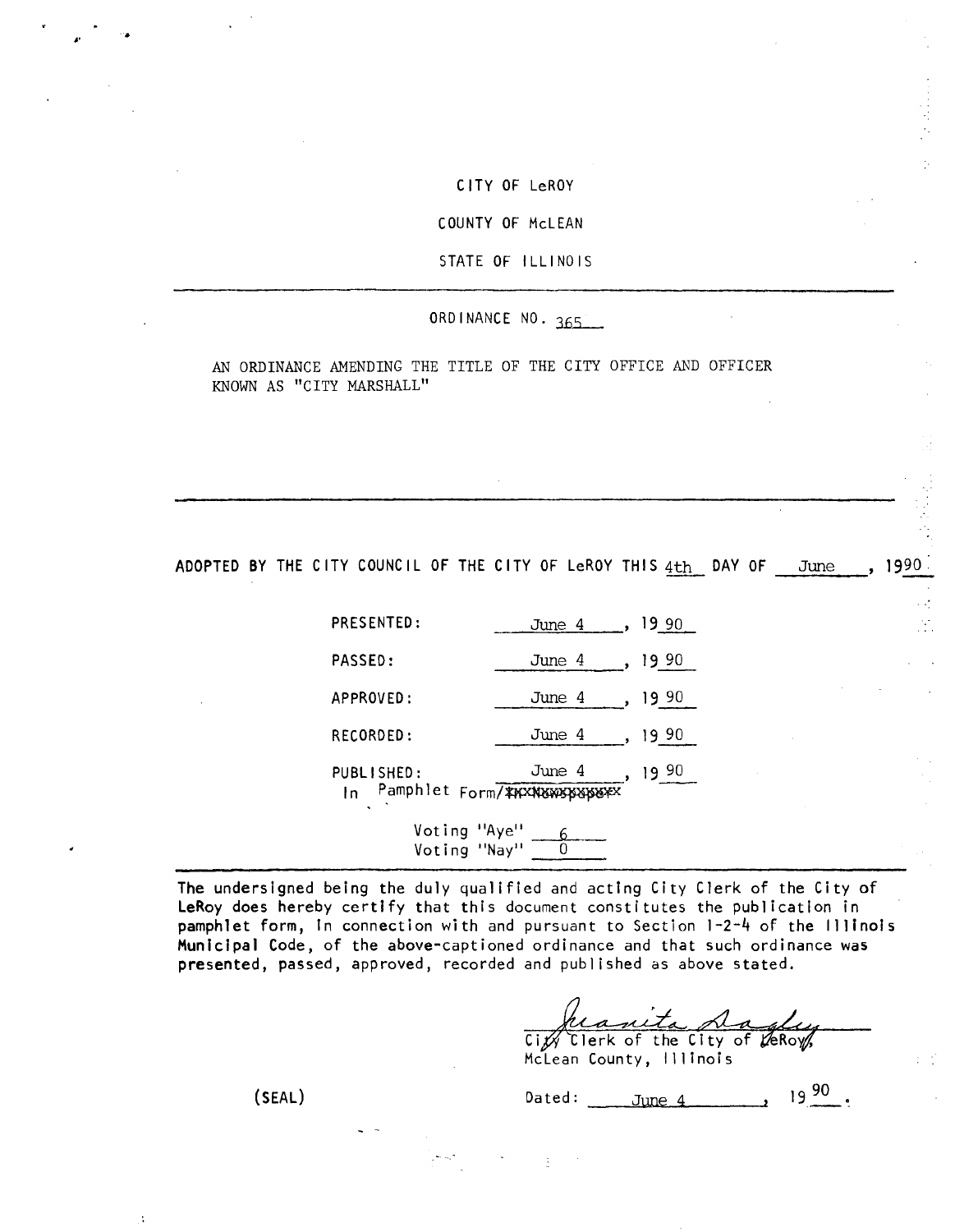AN ORDINANCE AMENDING THE TITLE OF THE CITY OFFICE AND OFFICER KNOWN AS "CITY MARSHALL"

ORDINANCE NO. 365

WHEREAS, the Mayor and City Council of the City of LeRoy have determined that the duties of the CITY MARSHALL encompass duties normally carried out by a chief of a police department, and

WHEREAS, the Mayor and City Council of the City of LeRoy have determined that it is appropriate and necessary to be able to refer to the CITY MARSHALL of the City of LeRoy as the Chief of the Police Department of the City of LeRoy from time to time,

NOW, THEREFORE, BE IT ORDAINED by the City Council of the City of LeRoy, Illinois, in lawful meeting assembled, as follows:

Section 1. Chapter 3, City Administration, Section 3.04 CITY MARSHALL, of the Municipal Code of LeRoy, Illinois(1975). is hereby amended by addition of new sub-sections  $(a) \cdot 1$  and  $(a) \cdot 2$  in words as follows:

- (a). 1 The office of CITY MARSHALL, created by this Section 3.04, and the officer from time to time appointed and acting as CITY MARSHALL may also be referred to as or addressed as Chief of the Police Department of the City of LeRoy, and as Chief of Police for the City of LeRoy. The use of the titles "City Marshall," "Chief of the Police Department," and "Chief of Police" shall be interchangeable and shall all be construed as referring to or indicating the CITY MARSHALL.
- (a). 2 The force of special policemen, provided for hereinafter, shall collectively, along with the CITY MARSHALL, be referred to from time to time as the Police Department of the City of LeRoy, or as the LeRoy City Police, which collective reference and title is utilized for administrative'purposes.

Section 2. This ordinance shall be in full force and effect ten days after its passage, approval and publication in pamphlet form as required by law.

PASSED by the Mayor and City Council of the City of LeRoy, Illinois on the 4th day of June, 1990, and deposited and filed in the office of the City Clerk of said City that date.

Aldermen elected 6

Aldermen present 6

AYES William Swindle, Jerry Davis, David Spratt, Steve Dean, Gary Builta Randy Zimmerman

NAYES None

mta A Wanita Dagley, City CLerk of LeRoy.

Illinois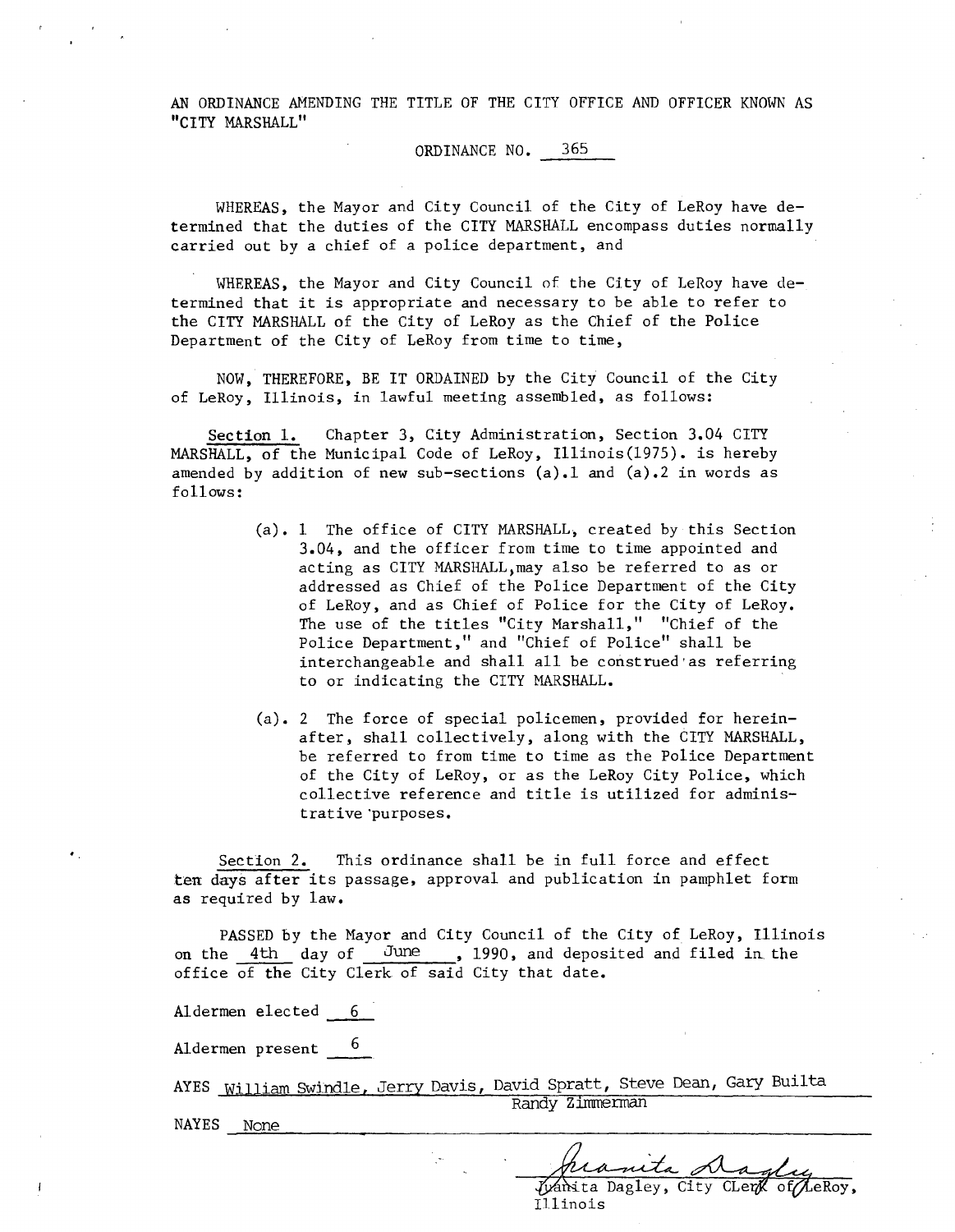Approved by the Mayor of the City of LeRoy, Illinois on this 4th day of June 1990.

 $-2-$ 

Jack W. Moss, Mayor of the City of LeRoy, Illinois

在屋顶上

ATTEST:

 $(sea1)$ Manita Dagley, City Clerk of LeRoy,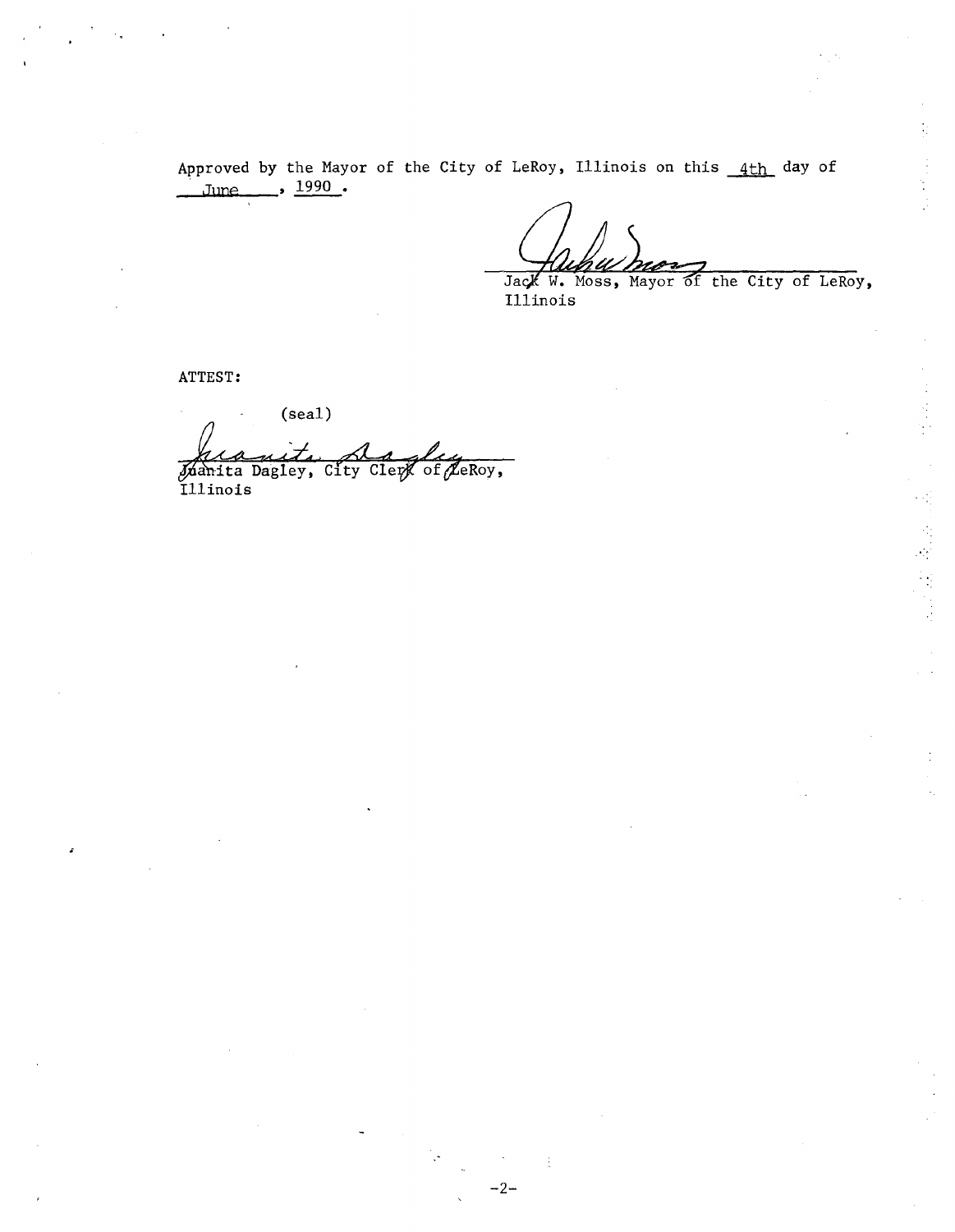### CERTIFICATE

I, Juanita Dagley , certify that I am the duly elected and acting municipal clerk of the City of LeRoy , McLean County, Illinois.

I further certify that on  $_{\text{June 4}}$ , 19 90 the Corporate Authorities of such municipality passed and approved Ordinance No. 365 , entitled:

AN ORDINANCE AMENDING THE TITLE OF THE CITY OFFICE AND OFFICER KNOWN AS "CITY MARSHALL"

which provided by its terms that it should be published in pamphlet form.

The pamphlet form of Ordinance No. 365 , including the Ordinance and a cover sheet thereof was prepared, and a copy of such Ordinance was posted at the municipal building, commencing on  $\frac{June}{2}$ ,  $\frac{1990}{2}$ , and continuing for at least ten days thereafter. Copies of such Ordinance were also available for public inspection upon request in the office of the municipal clerk.

|  | Dated at <u>Le Roy</u> , Illinois, this 4th day   |  |  |  |
|--|---------------------------------------------------|--|--|--|
|  | of $_{\text{June}}$ , $_{\text{June}}$ , $1990$ . |  |  |  |

(seal)

promita daglez